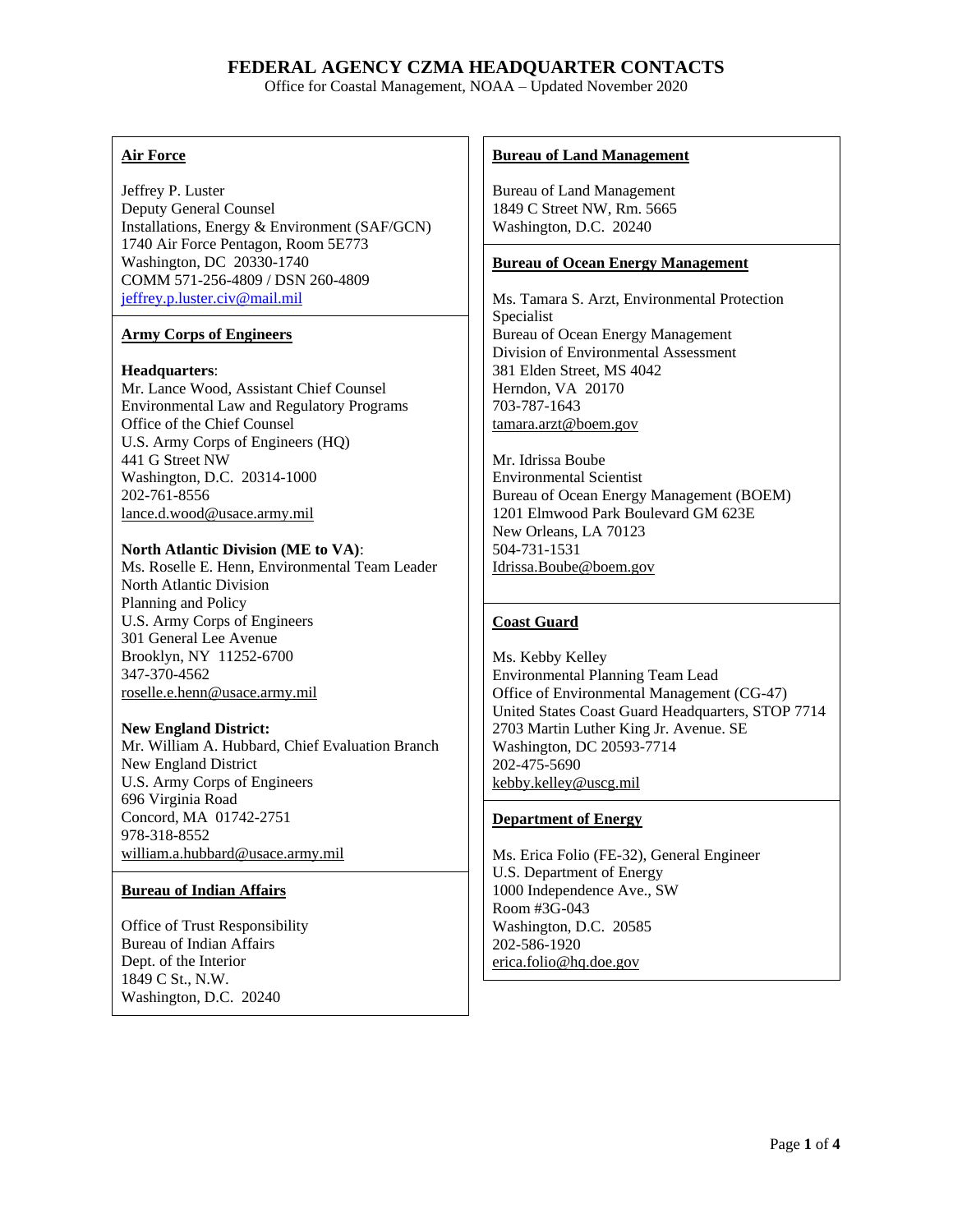Office for Coastal Management, NOAA – Updated November 2020

# **Environmental Protection Agency**

**Director** NEPA Compliance Division U.S. EPA Office of Federal Activities 1200 Pennsylvania Ave., MC 2252A Washington, D.C. 20460

# **Federal Aviation Administration**

Ms. Katherine Andrus, Manager Environmental Policy and Operations Division AEE-400 Office of Environment and Energy Federal Aviation Administration 800 Independence Avenue SW Room 903E Washington DC 20591 202-267-9548 [katherine.andrus@faa.gov](mailto:katherine.andrus@faa.gov)

# **Federal Emergency Management Agency**

Ms. Portia Ross Environmental Officer Office of Environmental Planning and Historic Preservation. FEMA Headquarters 400 C Street SW, Suite 313 Washington, DC 20472-3020 202-212-5929 [portia.ross@fema.dhs.gov](mailto:portia.ross@fema.dhs.gov)

### **Federal Energy Regulatory Commission**

Federal Power Act (Hydropower & Ocean Energy): Mr. Tim Konnert Office of Energy Projects Division of Hydropower Licensing Federal Energy Regulatory Commission 888 First St., NE Washington, D.C. 20426 202-502-6359 [timothy.konnert@ferc.gov](mailto:timothy.konnert@ferc.gov)

Natural Gas Act (Pipelines & LNG): Mr. James Martin, Environmental Scientist Office of Energy Projects Division of Gas - Environment and Engineering Federal Energy Regulatory Commission 888 First Street, NE Washington, D.C. 20426 202-502-8045 [james.martin@ferc.gov](mailto:james.martin@ferc.gov)

# **Federal Highway Administration**

Federal Highway Administration Southeast Federal Center Building 1200 New Jersey Ave., S.E. Washington, D.C. 20590-9898

# **Fish & Wildlife Service**

Division of Habitat Conservation U.S. Fish & Wildlife Service 4401 N. Fairfax Drive, Rm 400 Arlington, VA 22203

# **Forest Service**

USDA Forest Service Watershed, Fish & Wildlife 3SE Yates 201 14th Street SW Washington, D.C. 20250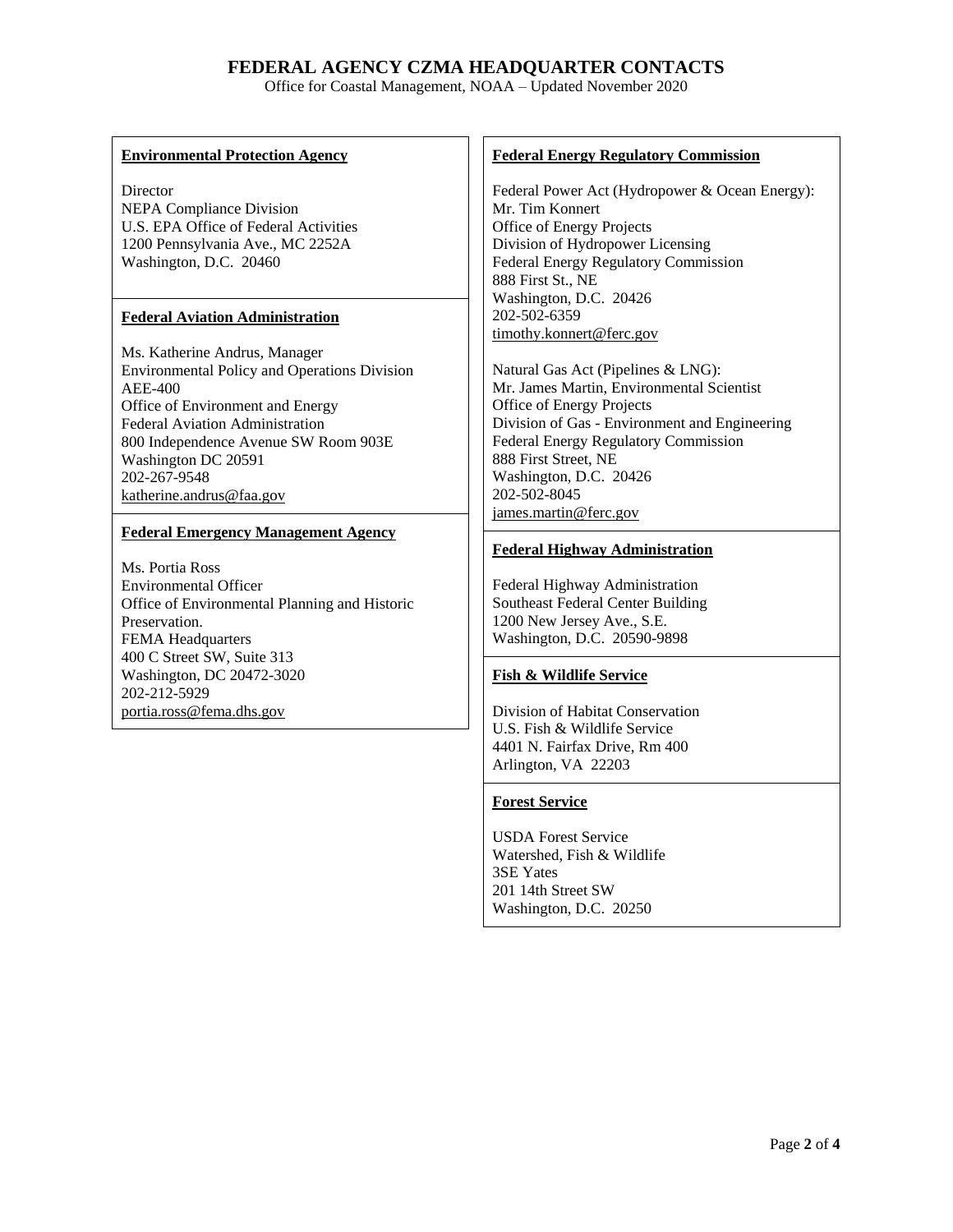Office for Coastal Management, NOAA – Updated November 2020

### **General Services Administration**

Mr. Nathan Smith, Director Fire, Safety, and Environmental Programs GSA Public Buildings Service 1800 F Street, NW Washington, D.C. 20405 202-501-1116 [nathan.smith@gsa.gov](mailto:nathan.smith@gsa.gov)

Ms. Lee Anne Galanes, Lead Realty Specialist Office of Real Property Utilization and Disposal GSA Public Buildings Service 1800 F Street, NW Washington, D.C. 20405 202-501-2287 [leeanne.galanes@gsa.gov](mailto:leeanne.galanes@gsa.gov)

# **Housing and Urban Development**

Ms. Danielle Schopp, JD, MPA Director, Office of Environment and Energy Department of Housing and Urban Development 451 7th St., S.W., Room 7250 Washington, D.C. 20410 202-402-4442 [danielle.l.schopp@hud.gov](mailto:danielle.l.schopp@hud.gov)

# **Maritime Administration**

Maritime Administration U.S. Department of Transportation 400 Seventh St., S.W. Room 7201 Washington, D.C. 20590

# **National Indian Gaming Commission**

Chairman National Indian Gaming Commission 1441 L Street NW, Suite 9100 Washington, D.C. 20005

#### **National Park Service**

Environmental Quality Division National Park Service 1849 C St., N.W. (Mail Stop 774) Washington, D.C. 20240

#### **Navy and Marine Corps**

Ms. Jillian L. Morrison CAPT, JAGC, USN Deputy Assistant Judge Advocate General (Environmental Law) 2000 Navy Pentagon Room 4D640 Washington, D.C. 20350 703-693-1625 [jillian.morrison@navy.mil](mailto:jillian.morrison@navy.mil)

### **NOAA - National Marine Fisheries Service**

**Fisheries:**

Mr. Randy Blankinship, Chief Atlantic Highly Migratory Species Management Division Office of Sustainable Fisheries National Marine Fisheries Service, NOAA 727-824-5399 randy.blankinship@noaa.gov

#### **Habitat:**

Ms. Kara Meckley, Habitat Protection Division (F/HC2) National Marine Fisheries Service, NOAA 1315 East-West Highway, Rm 14100 Silver Spring, MD 20910 301-427-8642 [kara.meckley@noaa.gov](mailto:kara.meckley@noaa.gov)

#### **Protected Resources:**

Ms. Angela Somma, Division Chief Endangered Species Division (PR3) National Marine Fisheries Service, NOAA 1315 East-West Highway Silver Spring, MD 20910 301-427-8403 angela.somma@noaa.gov

# **NOAA - National Marine Sanctuaries Program**

Ms. Vicki Wedell Office of National Marine Sanctuaries National Ocean Service, NOAA 1305 East-West Hwy.,  $11<sup>th</sup>$  Floor (N/ORM6) Silver Spring, MD 20910 301-713-7237 [vicki.wedell@noaa.gov](mailto:vicki.wedell@noaa.gov)